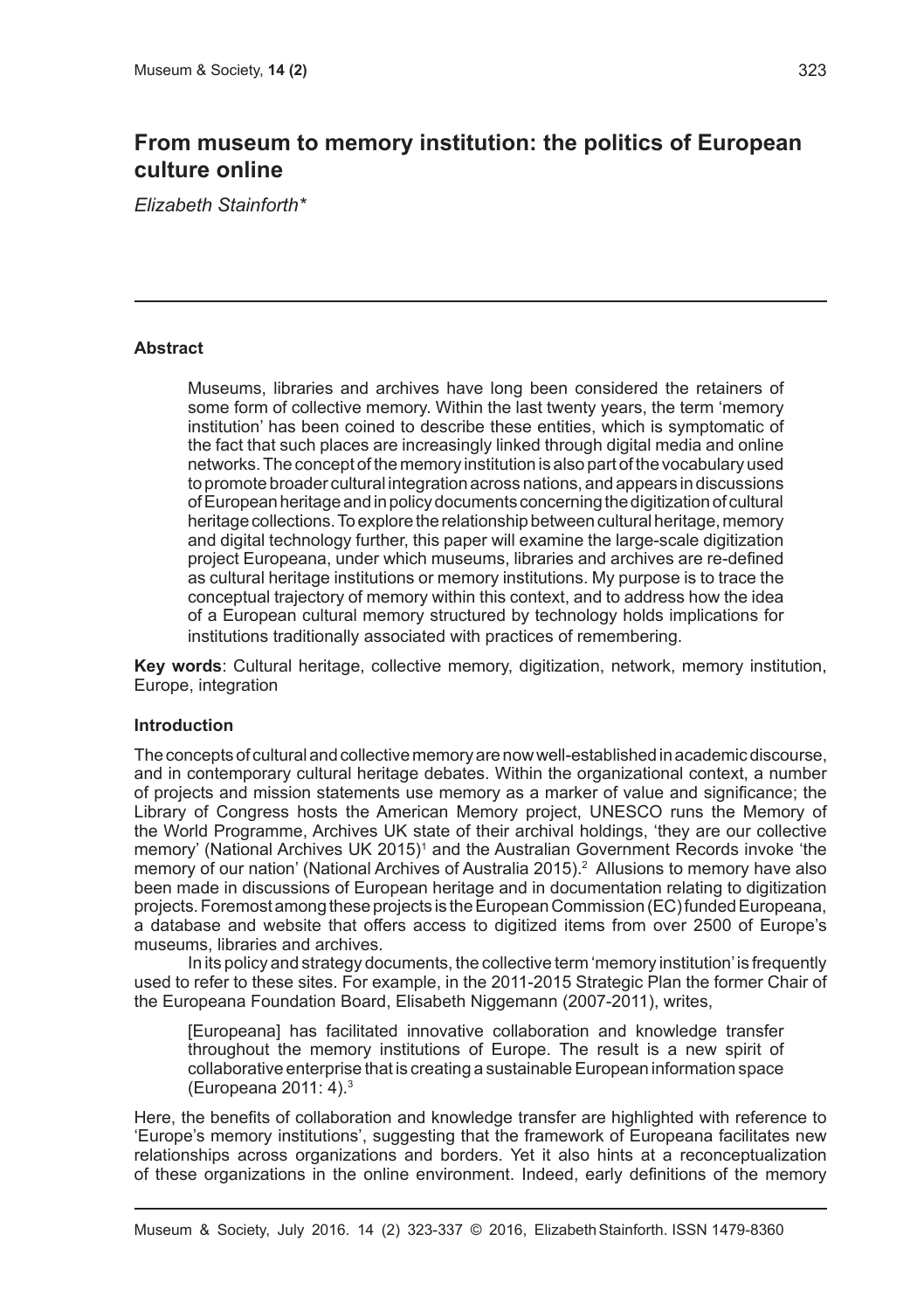institution came from the field of information science, where it was conceived as a metaphor for libraries, archives, museums and clearinghouses, and intended to encourage a coherent view of the information resources they provide (Buckland 2011). A similar drive towards cross-site coherence accounts for its resonance with a large-scale initiative like Europeana, which uses aggregated digital content from discrete national heritage collections. Niggemann's assertion that 'Europeana will become the trusted source of Europe's collective memory' (Europeana 2011: 4) indicates a link between shared experiences of the past and the collective designation of places and resources. This statement also assumes a degree of relevance for contemporary interests – in the case of Europeana, for promoting a culture of European memory. Wood explains how such narratives come to be maintained or perpetuated in *Vectors of Memory*:

If particular representations of the past have permeated the public domain, it is because they embody an intentionality – social, political, institutional and so onthat promotes or authorizes their entry (1999: 2).

As part of the vocabulary associated with collective memory, the memory institution at once speaks to the objective of cultural integration in Europe, while remaining consistent with the technically distributed elements of the Europeana project. As Dalbello remarks, 'pronouncements on the past and future of the European digital heritage space mirror similar teleological and technocratic visions of universal access to European collective memory' (2011: 358). The issues raised by these distinct but related modes of memory, as collective cultural heritage and as networked cultural content, will be the focus of this article through examination of the Europeana case study.

I begin by reviewing the academic field of memory studies, drawing out the relational dynamics implied in the term memory institution. I then consider these dynamics with regard to European memory practices and the EC's goal of trans-national integration, paying specific attention to digital technology and cultural heritage. This survey also provides the background to the Europeana project, which will be addressed in the second section of the article. Europeana's plans and strategy documents are revealing of a tension between museums, libraries and archives and the cultural heritage data generated by the database's aggregated structure. Through exploring this tension, my aim is to critically reflect on the rationale behind Europeana and its development.

#### **Memory Studies and Memory Places**

The concern with memory in popular and academic debates, particularly in the European setting, has been variously described and analyzed as the 'memory boom' (Huyssen 1995; Terdiman 1993), the 'memory industry' (Klein 2000) and the 'memory wave' (Kansteiner 2002), among others. The underlying theme in many of these studies has been the negotiation of Europe's relationship with the past, often through sites, texts and artefacts of remembrance. Such conceptualizations of memory rely on an understanding of cultural forms as practices of memorization, and can be traced to earlier metaphors that presuppose a connection between space and mental categories (Frow 2007: 152). Yates' work on the art of memory investigates these spatial metaphors in the classical mnemonic tradition, which involved the mental arrangement of images and places as a means of situating knowledge so that it would not be forgotten (1966: 3); architectural tropes were especially popular as they were thought to provide the most familiar locations for memory. Notwithstanding the difference between individually constructed mental spaces and physical, collective spaces, the motif of the store-house has implications for both and the storage model of memory continues to occupy a central position in the contemporary field of memory studies.

Within this context, much of the major academic literature draws from Halbwachs' work on the social determination of collective memory, building on his thinking, and developing terms such as 'communicative' and 'cultural' remembrance to account for the transmission of memory through media and cultural forms (Assmann 2010; Olick 2010; Rigney 2005). Halbwachs' insight about the interruption to memory that occurs in the process of writing history (2007: 140) has also been influential in debates that oppose the immediacy of memory to the constructed nature of history. Nora is a notable figure in these debates and he elaborates on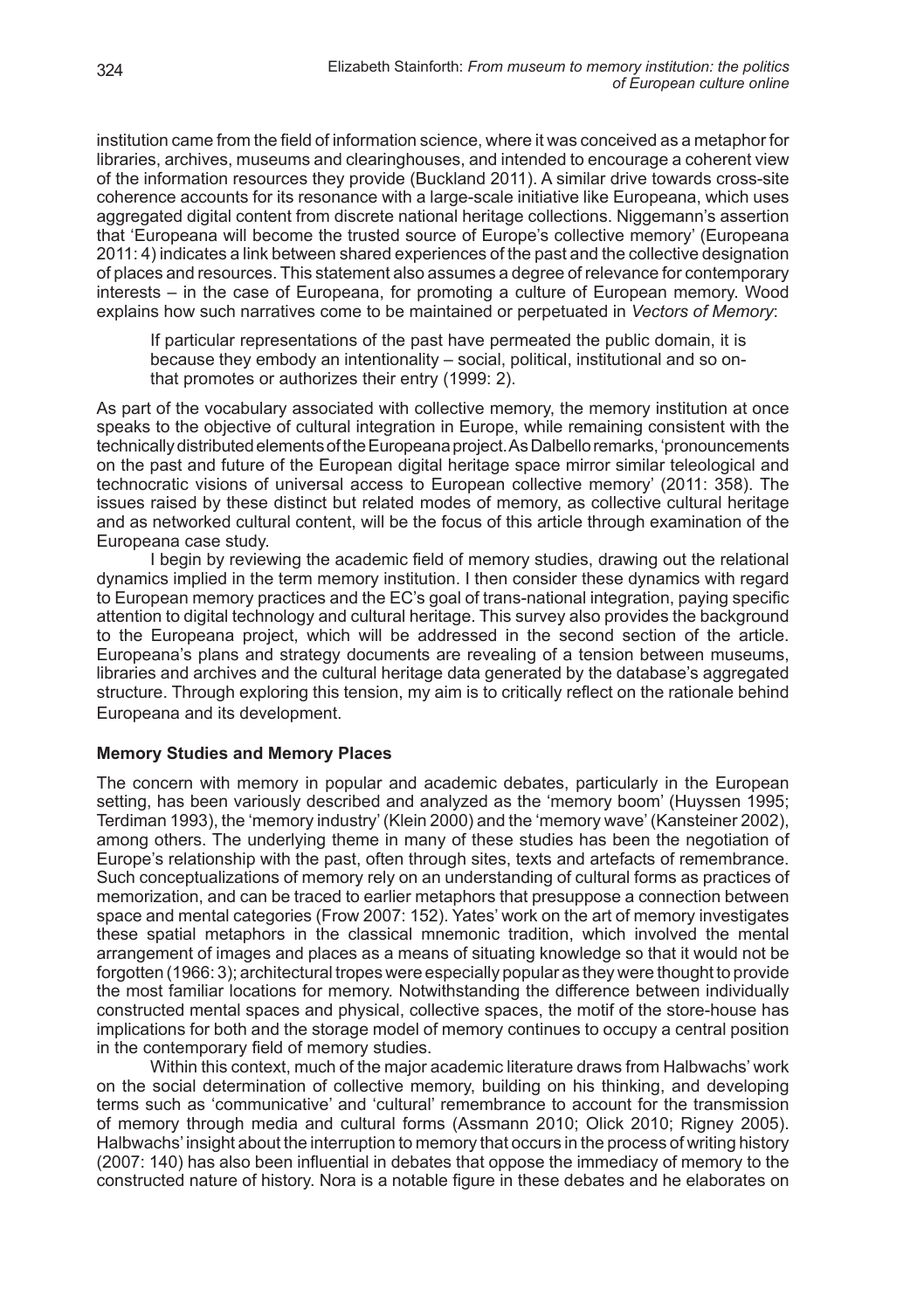the distinction between what he calls 'traditional' (living) and 'modern' (material) memory in his collaborative project, *Les Lieux de Mémoire*, or *Places of Memory*, written between the years 1984 and 1992. It is his conviction that the memory embodied in the customs and ritual practices of traditional societies has receded, to be replaced by external sites of commemoration that are detached from that experience. This shift in the location of memory is part of the broader issue that Nora distinguishes as the gradual disappearance of primitive or sacred memory in the wake of historical consciousness. He writes, 'modern memory is above all archival. It relies entirely on the materiality of the trace, the immediacy of the recording, the visibility of the image' (1989: 13), and proposes 'there are lieux de mémoire, sites of memory, because there are no longer milieux de mémoire, real environments of memory' (1989: 7). However, Nora's study was widely critiqued in the years following its publication (e.g. Confino 1997: 1402; Klein: 2000: 127) on the basis that his argument hinges on the inviolability of 'primitive memory', which Frow describes as a 'nostalgic essentialism that affirms the reality of an origin by proclaiming its loss' (2007: 152). Here, memory figures paradoxically and the modernizing processes that contribute to its disappearance also provide the basis for its reinstitution, albeit in a compensatory manner. In fact, both memory and history may be understood as constructed categories of analysis (Gable and Handler 2011: 36); therefore, situating memory within a longer history of practices and technologies of memorization provides a useful corrective to the essentialist tendencies frequently found in the delineation of pre-modern memorial forms.

The memory institution concept is itself underpinned by assumptions about the materiality of memory and its association with physical places such as museums, libraries and archives. Yet the term's origin in information science at once supports and destabilizes these associations; while the places it designates do have a concrete existence, it is itself constituted in the relations between sites, which can be mapped onto the networked structure of the Internet. The architecture of the Internet lends itself to the integration of digitized material from across cultural heritage collections, and is significant insofar as it facilitates a collective view of past events that is mediated digitally. Van Dijck makes the stakes for memory clear, writing:

The traditional idea of collective memory is generally grounded in the presumption that the individual and the collective are separate entities that are associated *through* technological mechanisms, such as media, and *through* social institutions, such as archives. However, the formation of memory is increasingly structured *by* digital networks, and memory's constituting agency is both technological and human (2010: 2).

The memory institution is no doubt symptomatic of the parallel development and co-existence of analogue and digital technologies (Reading 2012: 144). As such, it allows for a degree of conceptual flexibility and is not immediately incongruous with either of the media-memory models outlined by van Dijck. In practice though, the distributive logic of the digital network is quite different from that of the physical repository. It has also been suggested that the latter is representative of a particularly Euro-centric tradition. As Ernst observes, 'there are different memory cultures. European cultural memory is traditionally archive-centred, with resident material values (libraries, museums, 2500-year-old-architecture), whereas trans-Atlantic media culture is transfer-based' (2004: 52). Before investigating the negotiation of these different memory cultures in the Europeana case study, it is necessary to give some background to the EC's interest in cultural heritage and collective memory and identity.

## **The EC's Promotion of European Cultural Identity**

Beyond the valorization of memory in the history-memory opposition drawn by Nora, throughout the 1990s memory became a popular means of challenging the perceived authoritarian strain in historical narratives, allowing marginalized and traumatic events to be articulated (e.g. Huyssen 1995: 249; Hutton 1993: 123). However, why and how certain memories have been perpetuated remains important because, as other studies have shown (Gable and Handler 2011; Klein 2000), these are capable of undergoing the same revisions and exclusions as historical discourse. With regard to Europe, research conducted in this area (e.g. Wilson and Smith 1993) has studied such memory practices as part of the process of national identity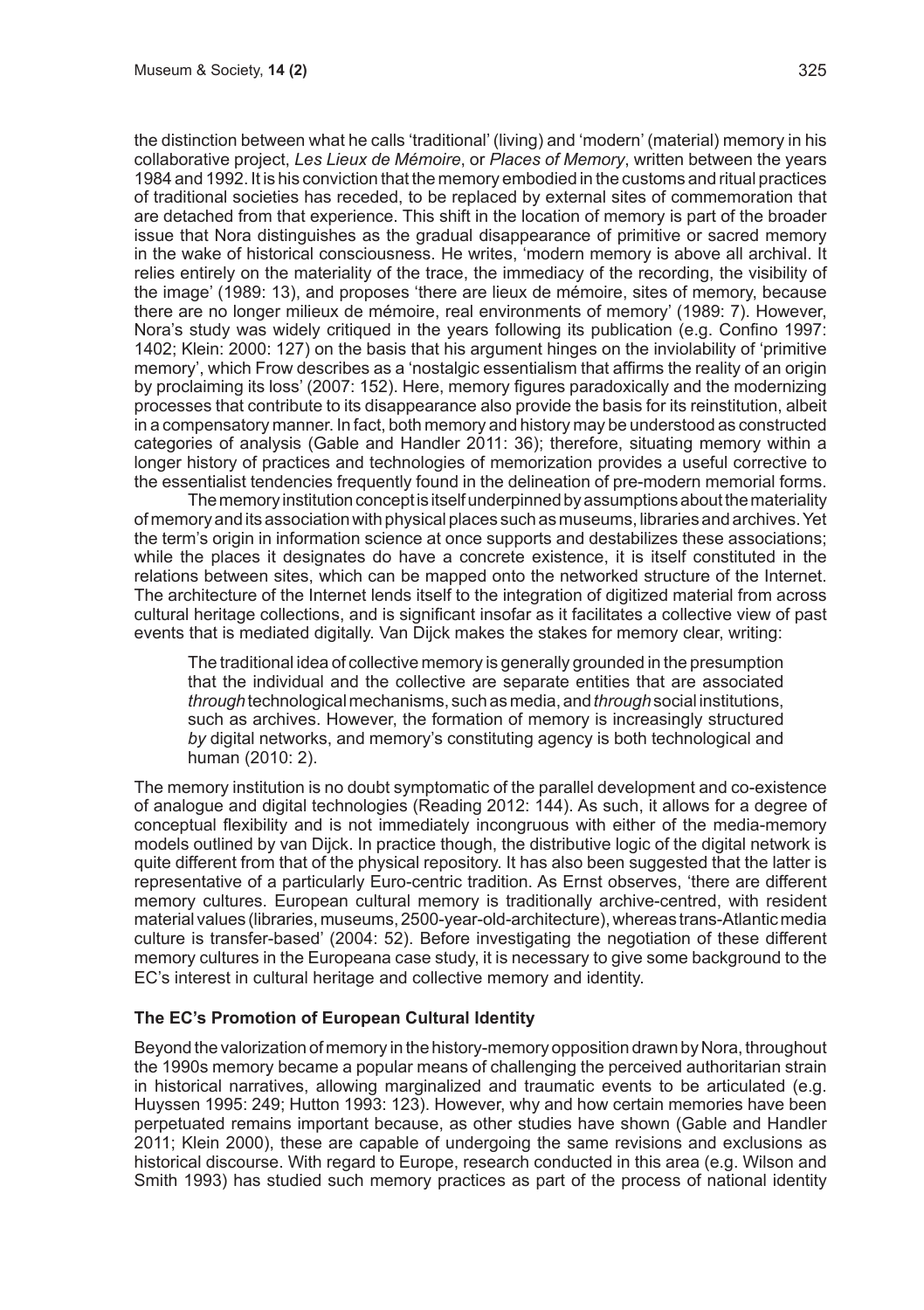building, made famous by Hobsbawm and Ranger through the concept of invented tradition:

'Invented tradition' is taken to mean a set of practices, normally governed by overtly or tacitly accepted rules and of a ritual or symbolic nature, which seek to inculcate certain values and norms of behaviour by repetition, which automatically implies continuity with the past. In fact, where possible, they normally attempt to establish continuity with a suitable historic past (1992: 1).

Hobsbawm goes on to explain how objects and practices inform the invention and reproduction of tradition and implicates the founding of national archives and heritage in what he calls a process of ritualization and formalization (1992: 4). If the rise of national consciousness is demonstrated in attempts to maintain continuity with particular narratives of the past, it is also characterized by a tendency for nations to define themselves against others (van der Leeuw-Roord, 2000). In a wider European context, the same move is apparent. As with national identity, there is a symbolic difference by which Europe has historically distinguished itself (Hall, 2003). The active invention of tradition in collective identity building is especially relevant to the study of European institutions such as the EC. In the same way that cultural heritage was used in the formation of nation states, the EC's uptake of collective memory in cultural heritage projects is intimately linked to its wider efforts to forge and popularize a cohesive European identity (Shore 2006: 8).

These efforts have been more pronounced since the expansion of the cultural sector in the 1970s (Tretter 2011) but the focus on unity through shared values and culture began to gain momentum later through the creation of symbols of the kind that could be identified with invented tradition. These included a European flag, the European passport and the creation of a new currency, the Euro, as well as initiatives like the Culture Programme and the European Capitals of Culture (Macdonald 2013: 35). As Shore points out:

The failure of a functionalist approach to political union (as a by-product of economic and technical measures) led to 'a renewed interest in the cultural aspects of integration'. EU policy-makers therefore decided that more 'concrete measures' were needed to enhance the image and identity of the Community through information campaigns and a series of symbolic initiatives (2001: 9).

Such symbolic initiatives have been criticized because their representation of Europe is often based on a highly selective set of cultural influences and universal values (Kansteiner 2002; Passerini 1998). Yet they only constitute part of the strategy by which the EC has sought to further trans-national integration. Another more recent attempt in cultural policy is the motif of unity in diversity (McDonald 1996; Shore 2006), a gesture towards cultural pluralism that also emphasizes the overarching unity of Europe. In theory, it works by promoting European citizenship through cultural diversity in order to loosen national ties. As the EC's 2002 publication, 'A Community of Cultures', stated: 'This idea of European citizenship reflects the fundamental values that people throughout Europe share and on which European integration is based. Its strength lies in Europe's immense cultural heritage' (European Commission 2002a: 3).<sup>4</sup> Here, the logic of unity in diversity ensures that the former takes precedence over the latter and diversity is only encouraged to the extent that it does not obstruct unity.

Although this contradiction makes it difficult to appreciate the substance of the proposition beyond political rhetoric, anthropological research into the organizational structure of the EC indicates that such contradictions shed light on important aspects of the European project. Abélès discerns a dimension of uncertainty in the working culture of the EC that he relates to the EU's initial principles of *engrenage* or 'action trap' for cooperation between member states; in agreeing on a specific course of action, member states would find themselves obliged to take another set of actions that pointed in a direction they had not necessarily intended to go (2004: 4). In line with these principles, he suggests that the underlying paradigm of the European political process is less one of unification than of harmonization and rationalization. That is, European political practice begins to influence national politics without spelling out its political goals; he writes: 'Everything is working as if Europe was destined to remain a virtual object' (2004: 6).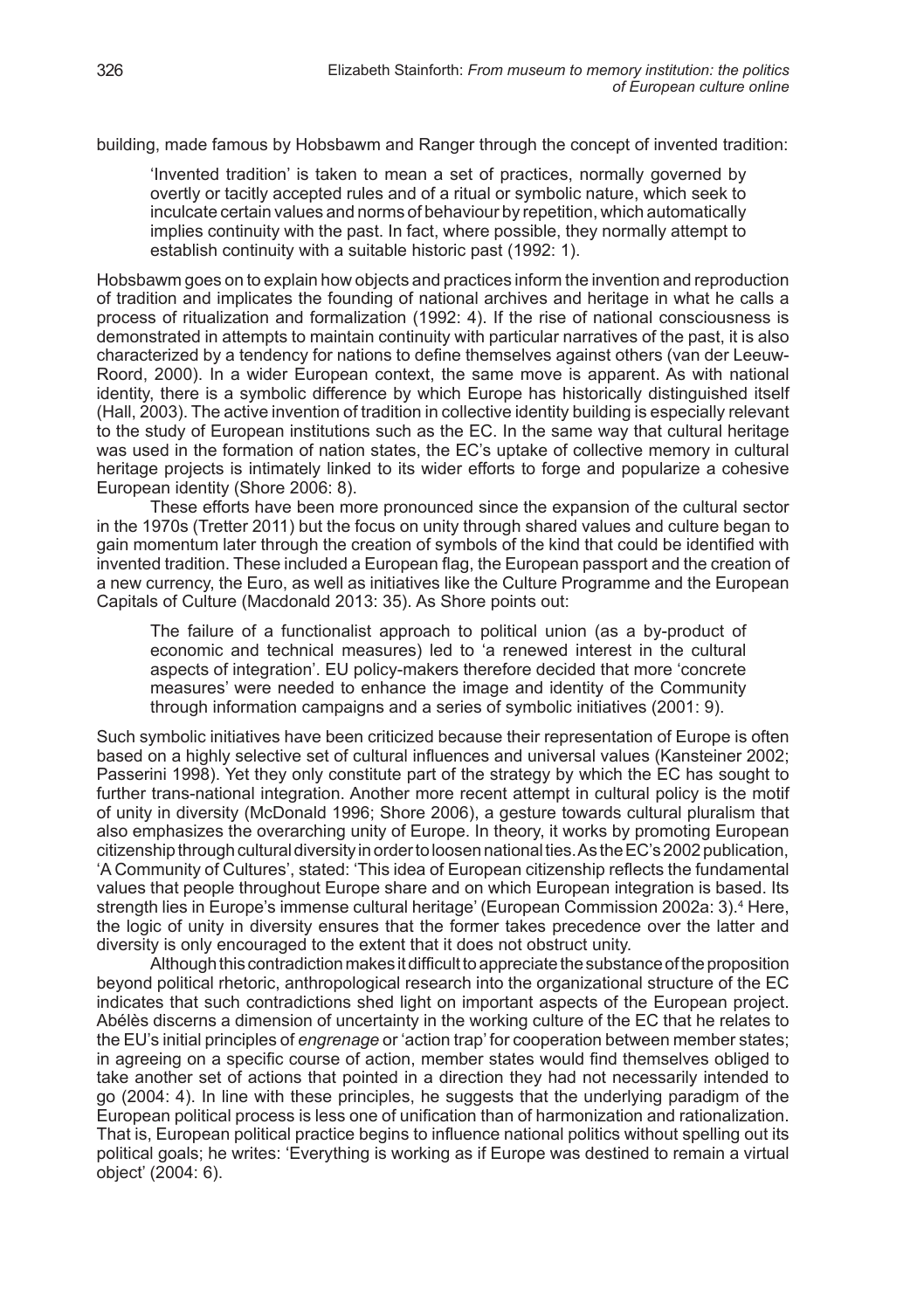The concept of virtual Europe clarifies the way in which unity in diversity both feeds on and reproduces forms of identification and difference and reflects the indefinite geographical and governmental status of the European entity. If the cultural policy of the EC exemplifies a form of cultural determinism in the sense that political cohesion is the objective of its symbolic initiatives, a similar rationale has been noted in its policy statements about media technologies (Collins 1995: 4; Sarikakis 2007: 76). These determinisms come together in the EC's research programmes concerning the technology framework for museums, libraries and archives.

# **Digitizing Culture: The EC's DigiCULT Study**

The point at which the EC began to show an explicit interest in culture and technology, particularly digitization, can be traced back to its Fifth Framework Programme for Research and Technological Development (1998-2002). Within this framework, the Information Society Technologies (IST) theme received the largest share of funding, and digital heritage and cultural content was one of the five main areas of research and technological development under its 'multimedia content' action (Smith 2002: 42) with a budget of €3,600 million. Knell (2003: 133) and Parry (2005: 341) have also highlighted the significance of the action plan *eEurope 2002: An Information Society for All*, endorsed at the Feira European Council in 2000, which identified the need to coordinate digital heritage projects at both a national and European level. To that end, the EC commissioned a 324-page report, entitled *Technological Landscapes for Tomorrow's Cultural Economy: Unlocking the Value of Cultural Heritage* (or the DigiCULT study), which aimed to provide a 'roadmap' for navigating the political, organizational and technological challenges faced by European museums, libraries and archives in the period 2002-2006. Over six months, 180 international experts from the cultural heritage sector took part in 24 interviews, six expert round tables and two online surveys, helping to shape and define the key issues of the report (Mulrenin 2004: 18). The introduction sets the scene as follows:

Europe's cultural and memory institutions are facing very rapid and dramatic transformations. These transformations are not only due to the use of increasingly sophisticated technologies, which become obsolete more and more rapidly, but also due to a re-examination of the role of modern public institutions in today's society (European Commission 2002b: 9).<sup>5</sup>

It is more than ten years since the publication of the study and the period of transformation alluded to here is now in its next phase. Nevertheless, the report was influential regarding the management of digitization activities and digital library development in the Sixth Framework Programme (2002-2006), which, in turn, led to the adoption of a resolution for a European digital library (later launched as Europeana) in the Seventh Framework Programme (2007-2013). It also represents one of the EC's most sustained investigations of technology and cultural heritage to date and therefore provides a detailed snapshot of the organizational landscape at a time that has been described by Dempsey as a foundational moment for digital content management (2006). This factor is important in connection to the characterization of memory in the report and indicates the scale of the EC's thinking and ambition around digital technology during that period. The following section considers how such narratives of memory, both implicit and explicit, manifested themselves in relation to these ambitions.

The DigiCULT study formulated recommendations with both policy makers and cultural heritage sector employees in mind. As such, it covers topics governing future decision-making at an organizational level, a national level and a European policy level. While the report is arranged according to this tripartite structure, perhaps unsurprisingly the discussions frequently feed back into the idea of *European* cultural heritage. For example, the 'National Policies and Initiatives' section advises governments to encourage cultural diversity within the context of a more socially integrative cultural heritage policy (European Commission 2002b: 36), corresponding with the EC's unity in diversity motif. The section on low-barrier digital access to cultural heritage similarly attempts to negotiate between these two poles, as in its recommendations for the Danish database project, KulturNet:

The primary objective of a European KulturNet should be in communicating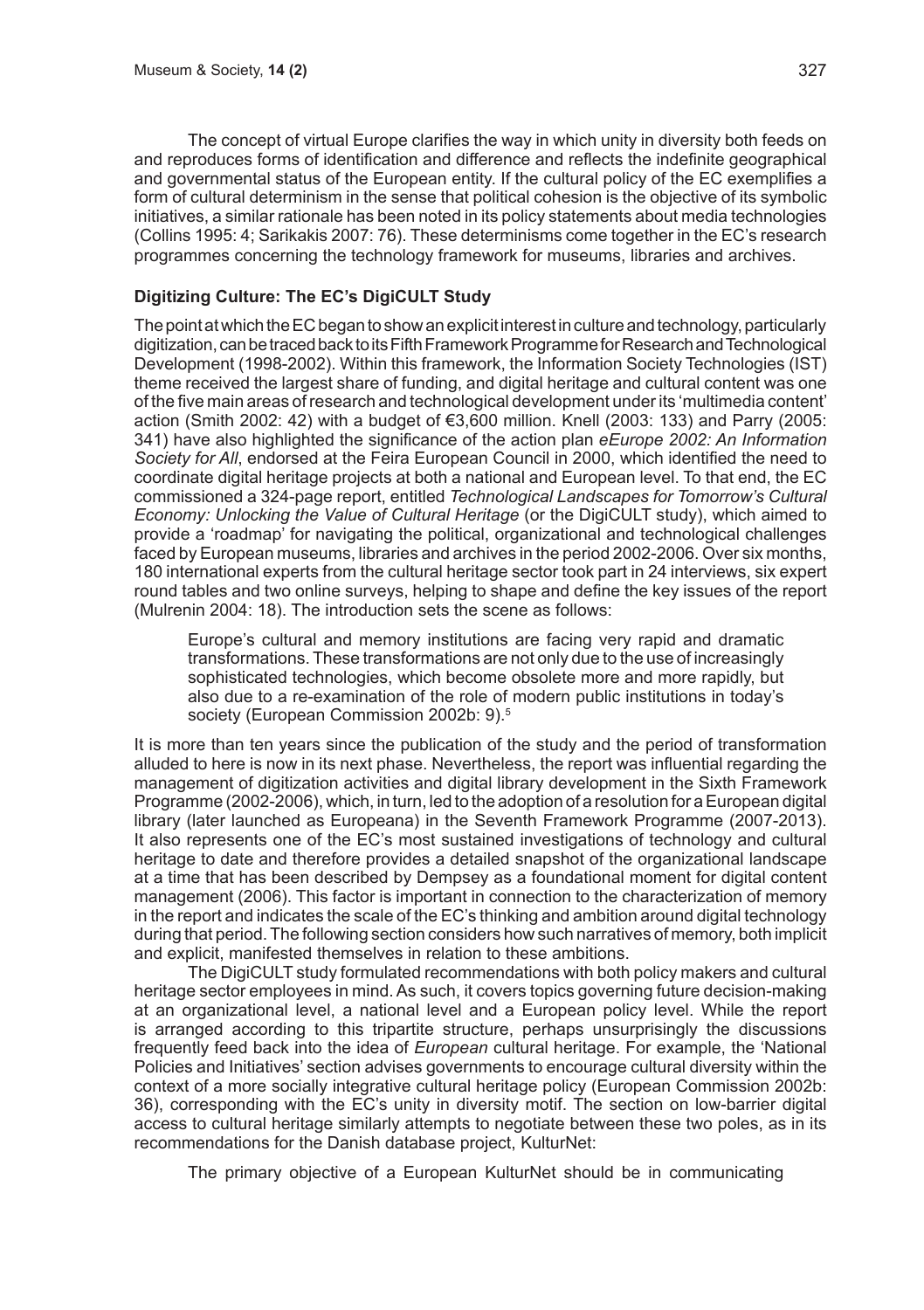European culture, taking into consideration cultural diversity as well as similarities between the European countries (European Commission 2002b: 58).

Elsewhere though, questions around technology complicate the general narrative. The report states: 'The conditions for success of the cultural and memory institutions in the Information Society is (sic) the "network logic", a logic that is of course directly related to the necessity of being interoperable' (European Commission 2002b: 80). The recognition that the infrastructure of the Internet has implications for cultural heritage collections is immediately linked to the question of interoperability and systems compatibility. Yet it is also acknowledged that 'interoperability in organisational terms is not foremost dependent on technologies' (Commission 2002b: 80), showing an awareness that 'network logic' will not naturally and inevitably effect structural changes in museums, libraries and archives. Here, the disparity between a hypothetical model and its practical implementation demonstrates the potential difficulty of translating macro-level ideas into a local institutional setting.

In relation to these issues, references to the memory institution, which appear over 100 times in the report, are notable. This is, in part, a preference of one of the authors, former head of the EC's Preservation and Enhancement of Cultural Heritage Unit Bernard Smith, who published several other policy documents emphasizing the term around the same period (e.g. Smith 1996; Smith 2002). However, in much the same way as the network, memory is indicative of a conceptual investment; on the one hand, in how the cultural past is experienced collectively, on the other in a mode of organization or storage. As explained previously, these different understandings feed into and shape one another but there are also moments when they diverge in the report, especially regarding technical matters such as digitization. The view that the digital medium is 'profoundly democratic' (European Commission 2002b: 36) informs the focus on access to cultural heritage and its vision of digitization services that allow people 'to contribute their own story to the cultural memory' (European Commission 2002b: 55). By the same token, assumptions about the existing record of cultural memory are apparent in statements endorsing the expertise of cultural heritage institutions in developing criteria for digitization projects (European Commission 2002b: 84). The ambiguity of memory has been commented on by scholars investigating heritage and memory institutions in other EU projects too (Manžuch 2009; Dalbello 2008) and is in some cases attributed to the types of resources they manage; what could be called informational memory dominates discussions of archives and libraries, while cultural memory is more closely aligned with museums (Manžuch 2009; Knell 2003). In the DigiCULT study, it could be argued that the notion of the memory institution constitutes a means of joining the former with the latter. For, while there is no question that the report's use of the term is a metaphor for museums, libraries and archives, it also to some extent anticipates the European digital heritage space that would ultimately find form in Europeana.

#### **Development of Europeana: Europe's Digital Library**

The memory institution concept is one attempt to negotiate what were earlier described as resident and transfer-based cultures of memory and the emergence of digital libraries represents a comparable process. It has been observed that such entities can be made up of numerous technologies, including Internet Protocol, digitization, electronic storage, servers, metadata and search and retrieval systems (Béquet 2009).<sup>6</sup> This is relevant because Europeana itself started out as a proposal for a European digital library. Therefore, further consideration of the technical elements and decision-making are required to give an insight into the rationale behind the project.

The original impetus for the initiative was to safeguard Europe's cultural heritage after the announcement of the Google Books Project in 2005 (Purday 2009), beginning with the mass digitization of five of the world's most extensive library collections (University of Michigan, Harvard, Stanford, Oxford and the New York Public Library). There were worries that Google would end up transferring a large volume of cultural resources into the private sector, and so the proposal was made for an equivalent European programme that was open access, with non-exclusive rights (Purday 2009). A notable figure in the Google Books debate was Jean-Noel Jeanneney, Director of the National Library of France (2002-2007), who first called for a European campaign to counter the commercial focus of Google's project in January 2005 (Béquet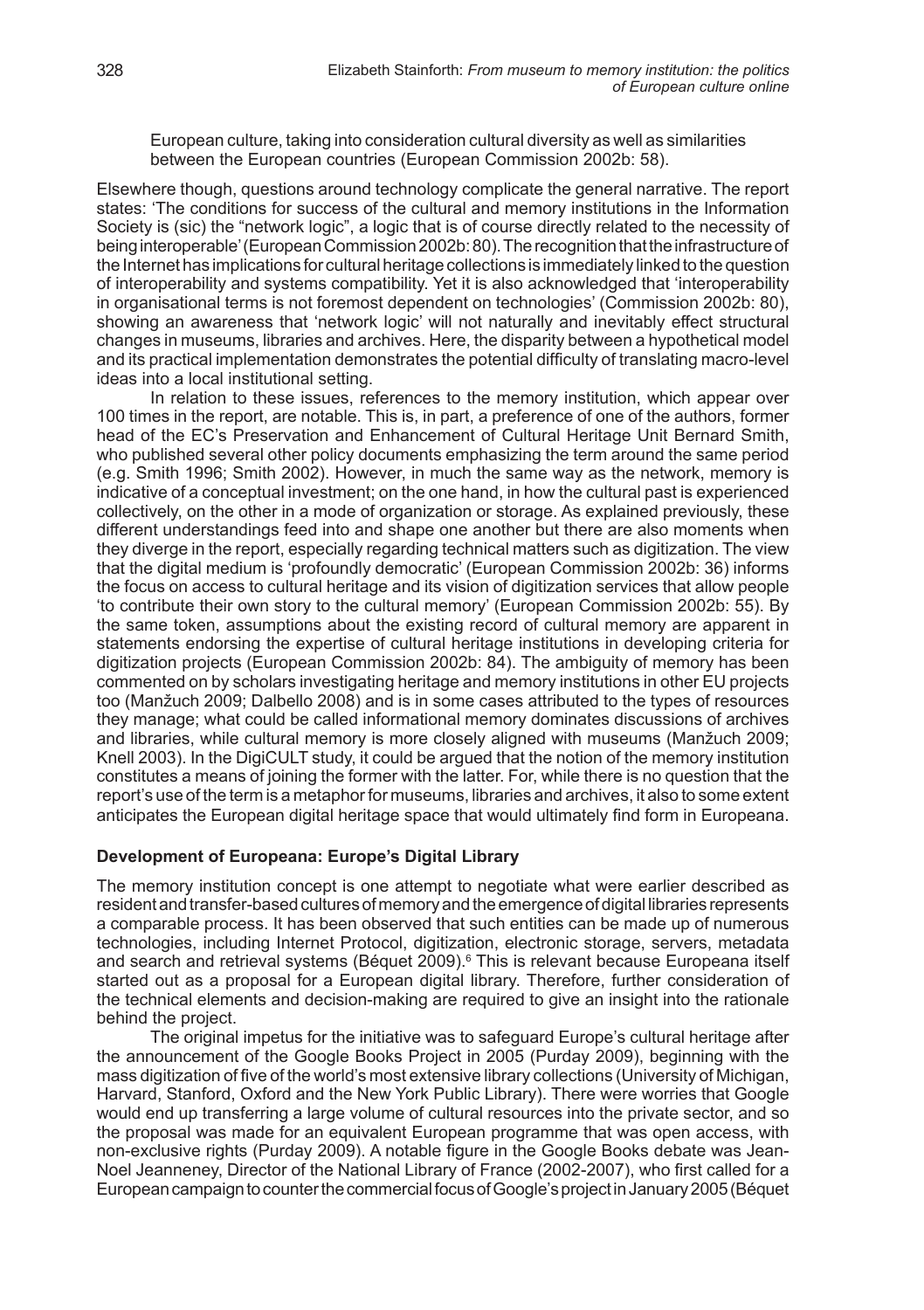2009). This call was taken up by the then President of France, Jacques Chirac (1995-2007), in April of the same year. In a letter paying tribute to the richness and diversity of European heritage collections, Chirac, with support from the leaders of Germany, Hungary, Italy, Poland and Spain, proposed the establishment of a digital European library (European Commission 2005).7 The President of the EC responded positively to the letter and subsequent backing from the i2010: Digital Libraries Initiative, the Ministers of Culture of the Member States and the European Council led to the successful vote, which gave the go-ahead for the commencement of the Europeana project in 2007. At the unveiling of the i2010 Strategy, former Information Society and Media Commissioner Vivian Reding (2004-2009) spoke of memory directly, stressing, 'without a collective memory, we are nothing, and can achieve nothing. It defines our identity and we use it continuously for education, work and leisure' (Europa 2005).<sup>8</sup> The comment, made in the context of the Internet's capacity for storing and sharing information, is in-keeping with the media-memory metaphors in the DigiCULT report and suggestive of the alignment of digital technologies with the storage model of memory at that time.

The fact that Europeana was understood as a digital library is also significant in this regard and informed the portal model on which it was initially based. The prototype database was launched in November 2008 as a proof of concept, providing access to content from across European cultural heritage collections via the website www.europeana.eu. In the early stages of the project it was decided that Europeana would not store digital objects on a central server, partly because of cost implications and partly because some national libraries had already carried out large-scale digitization activities (Erway 2009). Instead, it would function as an aggregator of metadata about existing digital objects and point to the institutional sites where they were held. Therefore, a great deal of technical effort went towards the development of the European Data Model (EDM) for metadata, with the aim of creating interoperability between discrete digital collections. Europeana was envisaged as the cross-cultural, multilingual venue for accessing these collections and the project relied on the collaboration of museums, libraries and archives from the outset. As such, it has progressed with multiple user bases in mind, concentrating on cultural institutions and individuals, then later branching out to creative enterprises and professionals (Europeana 2014a: 11).9 The distributed network database model distinguishes Europeana from projects like Google Books, which stores digital files in a single database, and demonstrates the different functions implicit in the concept of the digital library. Likewise, the naming of Europeana is indicative of its ambition to go beyond associations with particular institutions. This umbrella term currently encompasses a number of organizations, consisting of the Europeana Network and Tech community, more than 2500 content-contributors, 25 EU-funded projects, a board of content holders, a Member State Expert Group and an Executive Office of 50 full-time employees (Europeana 2014b: 8).<sup>10</sup>

Since its launch, Europeana has amassed a large volume of digital content, consistent with its strategic aim of reaching 30 million items in 2015 (Europeana 2011: 13). The scale of the target matches the project's scope: to be a comprehensive and representative source for Europe's cultural heritage. However, faced with such vast collections, a selective approach has been required to make the content serviceable. For example, in 2013 its website was relaunched with a stronger focus on curated content and a bigger image slideshow (Europeana 2011: 9). The new site is heavily oriented towards images in its design and presentation and the reference to curated content applies primarily to the introduction of an 'Exhibitions' page. Designed as a showcase for Europeana's collections, these exhibitions are comprised of images grouped under different headings with additional descriptive information. Unified cultural and historical themes are highlighted, ranging from monuments, artistic movements and historical events, to topics that make their trans-national affiliations plain, e.g. 'Being European' and 'The Euro'. All exhibitions are available in English, and the majority are available in French and German. This hierarchy loosely reflects the languages spoken in the EU at an organizational level but is less reflective of the European identity that Europeana claims to embody.

Furthermore, countries such as France and Germany have significantly larger contributions than other EU member states, meaning that their own national collections have better coverage. While these inconsistencies are to some extent unavoidable (in the case of France, there was sustained government support and funding through the culture.fr initiative), it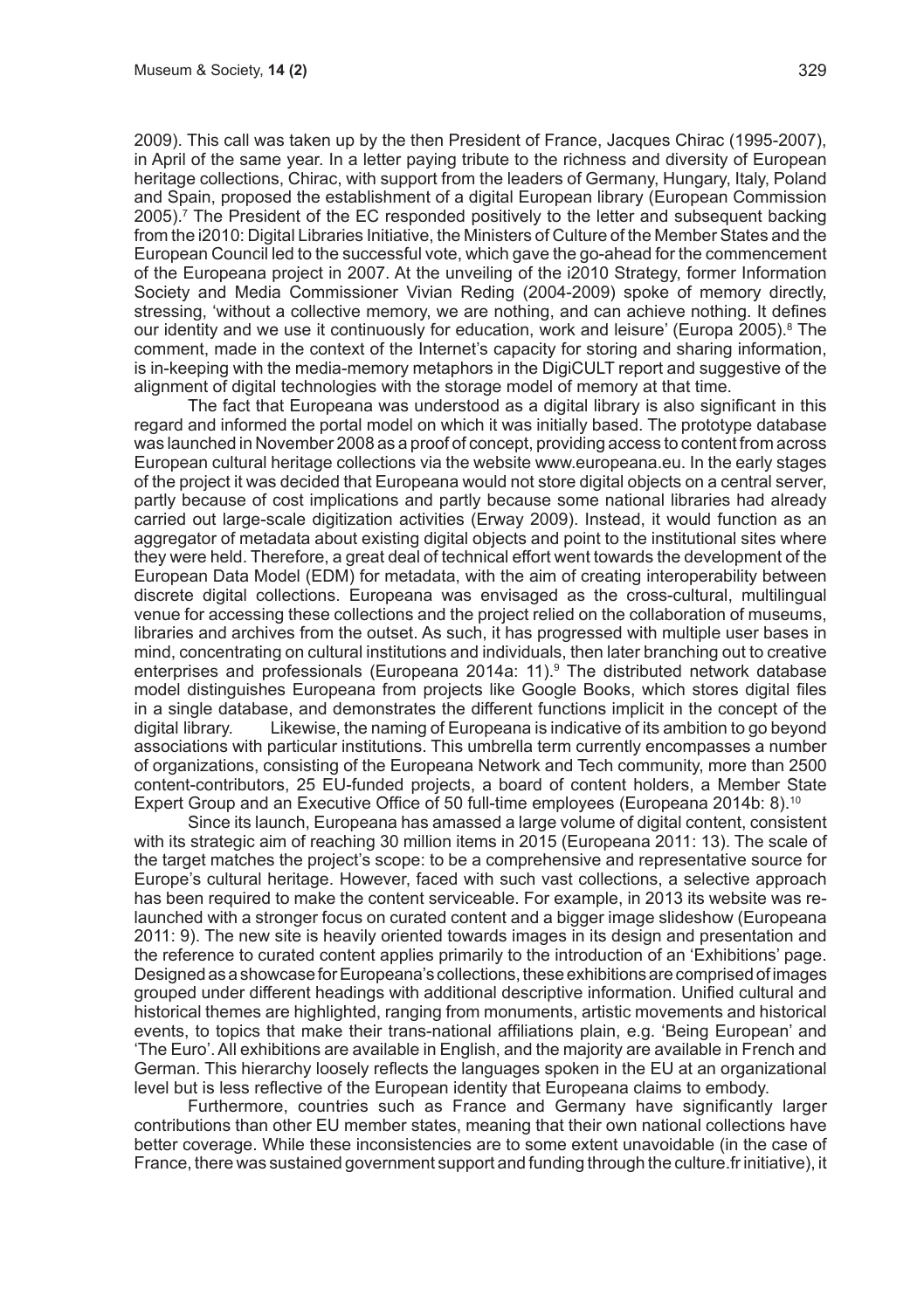makes it more difficult to justify the claim that Europeana is a comprehensive cultural resource.

Such issues are implicitly linked with the memory institutions from which the majority of digital material is sourced and the role of information management processes in constructing representations of cultural heritage. As noted, because it is an aggregator, Europeana holds the metadata about digital objects, but access to the digital objects themselves are from the providers' sites, which means that they retain the navigation and context relevant to the collections. Consequently, the designs of online exhibitions are influenced by the pre-existing collections structures of individual (national) organizations. Dalbello observes a similar precedent for the arrangement of physical collections to be reproduced in digital projects. Writing of the cultural record that heritage institutions are concerned with maintaining, she argues that 'studying how digital libraries are involved in the production of knowledge is crucial to our understanding of how memory institutions are currently shaping this record in the digital environment' (Dalbello 2004: 267). Europeana has sought to replicate and maintain such institutional integrity as part of its distinctiveness. Defining itself as the trusted source of Europe's cultural heritage online, the website guarantees that 'Europeana always connects you to the original source of the material so you can be sure of its authenticity' (EuropeanaLocal 2016).<sup>11</sup>

The need for Europeana to be a trusted source of cultural heritage is perhaps related to its user base at an individual level. The promotion of Europeana's content to enhance learning and teaching (Europeana 2011: 16) places students and teachers at the heart of its priority to demonstrate public value and links back to its funding, which is partially reliant on Member States' ministries of culture and education. However, cultural tourists are also included in its audience remit, and coordination with the European Capitals of Culture programme and the Council of Europe's Directorate of Culture and Cultural and Natural Heritage is actively encouraged (Europeana 2011: 17). A closer examination of Europeana's strategy is revealing of its attempt to balance the demands of openness and accessibility with reputable content, and the change in its strategic priorities in line with shifts in web culture.

#### **Europeana's Strategy: From Portal to Platform**

In its early years (2008-2011), Europeana was a predominantly technical project, supported by experts in digital information systems, who concentrated on building its database and website. Later (2014-present), because of its range of interests and partners, it was increasingly portrayed as a network of people and projects, using the platform metaphor as a way of expressing its interaction between distinct but interdependent groups (Europeana 2014a: 11). Technical language has influenced the conceptualization and organization of Europeana throughout its lifespan. Bowker suggests that this convergence is fundamental to information infrastructures, writing, 'our way of organizing information inside a machine is typically a mediation on and development of the way we organize the world' (2005: 31). The point again calls to mind the EC's wider ambition of European cohesion and Abélès' notion of virtual Europe, understood as a process of harmonization and rationalization. In the case of Europeana, it is possible to discern a similar process, channelled through decentralized technical and cultural operations, with the aim of fostering trans-national integration.

The relational structure of these operations gestures back to the memory institution, but within a scheme of informational memory, rather than the cultural memory associated with 'resident values' (Ernst 2004: 52). Nevertheless, the cultural status of such institutions is central to the mission of Europeana, as outlined in its first Strategic Plan (2011-2015). Memory institutions are highlighted in the foreword to this document (Europeana 2011: 4), which is related to its objective of becoming 'established as the trusted and comprehensive resource for authoritative cultural heritage content from across Europe' (Europeana 2011: 16). Here, it appears to be the case that the project is rooted to an idea of museums, libraries and archives that is synonymous with fixed sites of authority and authenticity (Smith 2006: 11). Equally, the statement of 'Europeaness' inflected in its view of cultural heritage inevitably constrains the drive towards 'pan-European, cross-domain content (that) creates new juxtapositions and opens up new interpretations' (Europeana 2011: 18). The 2011-2015 Plan often articulates these types of contradictions; while recognizing the need to move away from a dominant discourse (e.g. Europeana 2011: 18), the significance of the flagship Europeana brand is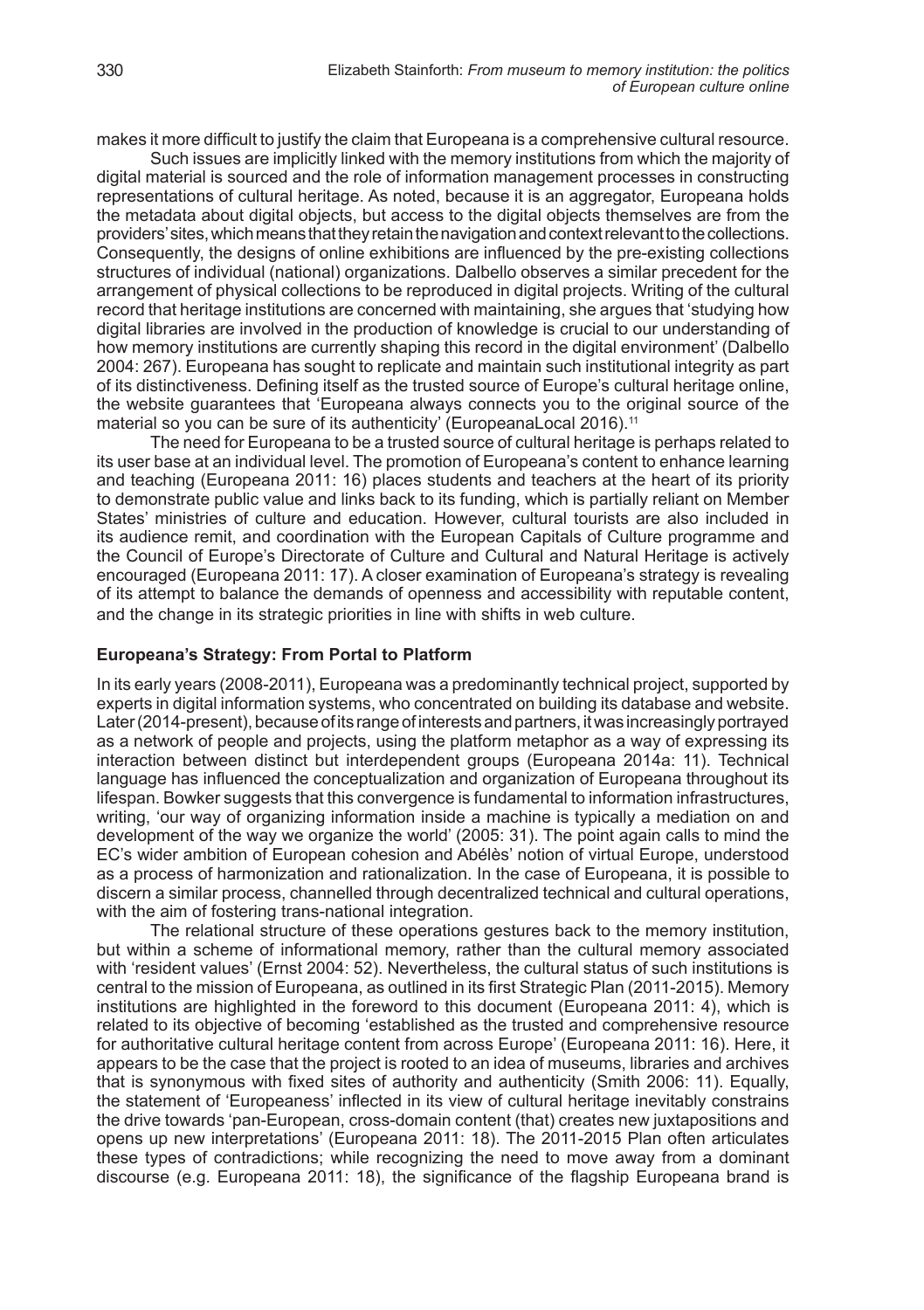nevertheless repeatedly brought to the fore (e.g. Europeana 2011: 16). Likewise, the view of European culture as an end in itself vies with the obligation to provide a means of engaging with culture, as in the following extract:

We are working with partners that specialise in User Generated Content […] on models that allow Europeana to bring in user content without compromising our authoritative positioning and with appropriate levels of mediation (Europeana 2011: 19).

Hence, user-generated content is encouraged but not so far as to compromise the 'authoritative positioning' of Europeana's collections. Further evidence of this tendency can be found in its strategic priority to optimize social media activities, to drive a larger percentage of user traffic to the Europeana website (Europeana 2011: 16). The value of social media is measured by its potential to generate publicity for the project, reflecting the 'culture portal' side of the model. It is interesting to note the disjuncture between the distributed network structure of the database itself and the instrumentalization of social networks for the purposes of creating a centre of gravity around the website. In fact, the participation and engagement facilitated by these platforms and created in the relations between sites, is at least as relevant for the experience of collective memory in a Europe that is increasingly characterized by rapid, technologically driven cultural changes. The attempt to hold two models of memory and two modes of organizing information concurrently results in a tension between access to culture (as administered by memory institutions) and participation in culture (as part of a broader set of activities online).

More recently, Europeana has shown a growing awareness of these issues, bringing about a reconsideration of its role as a single access point to European culture. In its latest strategy document, Europeana 2020, the section headed 'From Portal to Platform' acknowledges the need 'to start behaving like a platform – a place not only to visit but also to build on, play in and create with' (Europeana 2014a: 10). The platform model represents a huge leap from the DigiCULT report's commentary on 'network logic' and its downplaying of technological interoperability. In 2002, the organizational barriers to technology were perceived to be difficult to overcome. What the subsequent development of digital libraries, including Europeana, began to illustrate was that interoperable collections data could build bridges between museums, libraries and archives (Marton 2011: 213). In the 2020 Strategic Plan, the negotiation between the authoritative positioning of memory institutions and access to cultural information has shifted towards the latter in line with the wider uptake of Internet technologies. Therefore, while references to memory institutions continue, it is more often within a narrative of accessibility and visibility, through which Europeana undertakes to disseminate their collections to wider audiences: 'memory institutions get the visibility, cost reductions and return they deserve from tapping into a shared infrastructure' (Europeana 2014a: 18).

Instead of promoting the portal as a destination website, this approach involves making the content easier to re-use or export, as well as feeding into other sites that users habitually use, like Wikipedia and Flickr (Europeana 2014a: 12). The emphasis on re-use and participation is mirrored at an organizational level in the re-branding of Europeana as a network, a structure that is an explicit assertion of its collaborative working practices. The Network consists of individuals who have professional connections with the core aims of Europeana's digitization activity, and task forces, comprised of Network members, to work on areas including user-generated content, metadata quality and content re-use (Europeana 2014a: 25). The thinking has clearly moved on from the logic of gathering together that was a feature of the earlier strategy.

Europeana 1914-1918, a project for the First World War Centenary, offers a practical example of this thinking. Using the Europeana database, online content was aggregated from national collections, in conjunction with several European roadshows, where people brought their manuscripts and memorabilia from the war to be digitized. There was also an online collections form on the website, where personal stories and images could be uploaded. The idea was based on the Great War Archive's Community Collection Model in Oxford, which set up a public Flickr group after its digitization funding ended, to sustain the life of the project without professional moderation (RunCoCo 2015).<sup>12</sup> The intention was that, through a mixture of stories from the public, national collections and film archives, the experiences of the First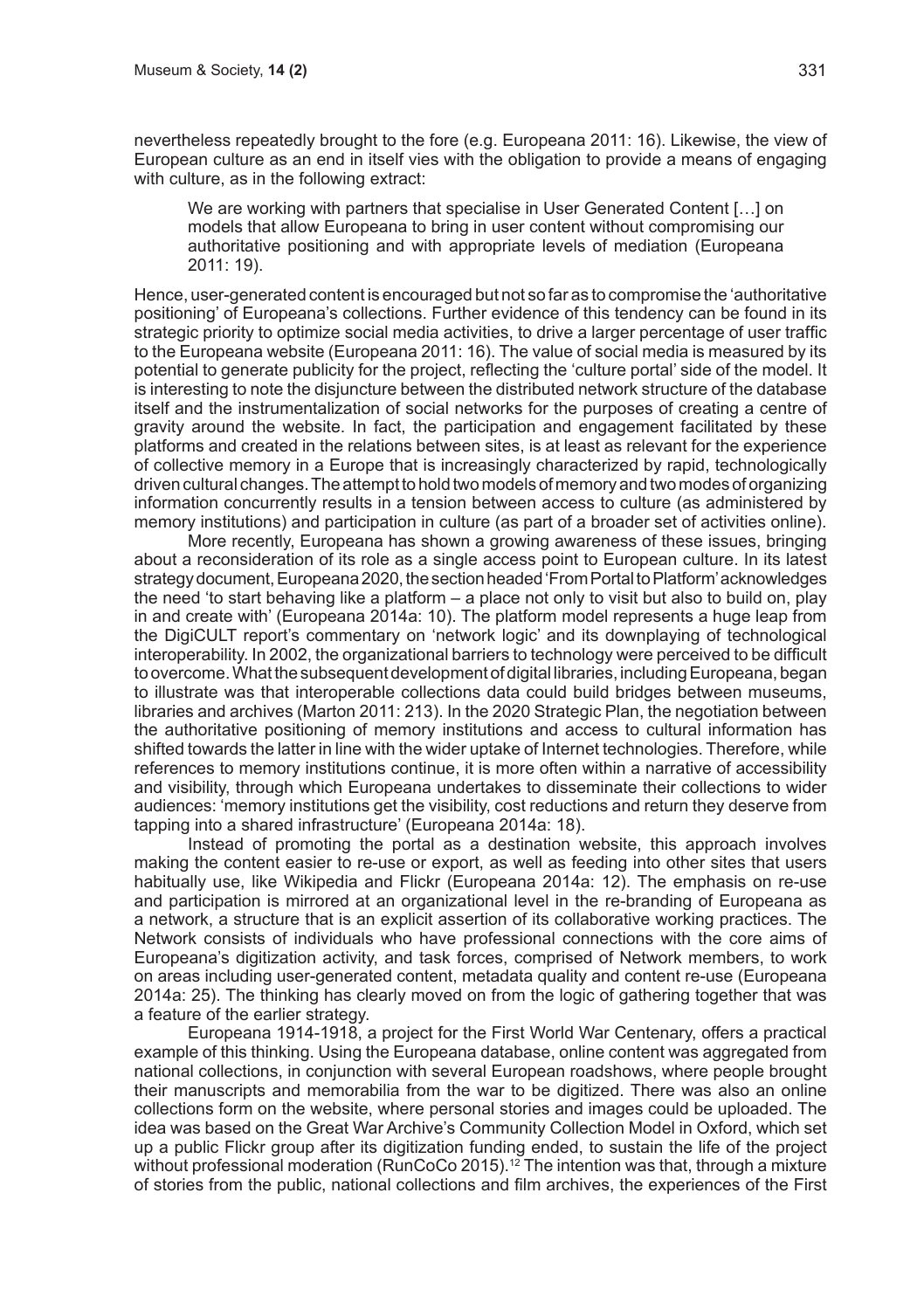World War could be communicated from diverse perspectives, across Europe and the world. Such initiatives go some way towards addressing earlier criticisms about the uneven national collections coverage on Europeana; by inviting individual and collective world-wide contributions, the project speaks to the broader context and impact of WWI. In addition, all the material is available for re-use, which allows for adaption of the content.

However, the question of funding that was relevant in the Oxford case is also relevant to Europeana, and part of the reason for its shift towards a network model in organizational terms is connected to its sustainability plan for 2015 onwards. Under the 2011-2015 Strategic Plan, Europeana received funding of around €30 million a year from the ICT-PSP Competitiveness and Innovation programme, but for the period 2015-2020 its funding was transferred to the Connecting Europe Facility (CEF), a programme that had its budget cut from €9 billion to under €1 billion (Europeana 2014c: 2; 4).13 Under CEF, initiatives were required to move towards self-sustainability, which for Europeana meant becoming 'a more entrepreneurial and service-centred operation […] embedded in and supported by the Europeana Network' (Europeana 2014c: 1). The financial imperatives, coupled with developments in technology, inform this move. It is perhaps unsurprising, then, that the new Strategic Plan often alludes to technical infrastructure when highlighting the benefits of the Network, as in recommendations for open source publishing, knowledge exchange services and the hosting of co-creation spaces (Europeana 2014a: 4).

Of course, European identity is still important to Europeana's vision, and to some extent it is the rhetoric of connectedness that comes to the fore in the 2020 Strategy; the affirmation of trans-nationalism is apparent in the statement that 'a culturally connected Europe is a better Europe' (Europeana 2014a: 19). Less discussed is how connected services might enable more democratic memory making practices; the notion that museums, libraries and archives are repositories for collective memory remains largely unchallenged, raising questions about how far constructing the user as an active participant leads to greater participation (Cox and McLean 2012; Dean 2009). The capacity of networks and platforms, on their own, to enable the social interaction implied by participation is likewise uncertain. Comments made by Nick Poole are interesting in this regard. Poole was the Chair of the Europeana Network (2010- 2014) and the Chief Executive Officer of the Collections Trust up until 2015, the organization that managed the UK aggregator for Europeana cultural heritage data. His ambivalence about aspects of the project is perceptible in his reflections on memory:

I think people want experiences that give them access to a sense of collective cultural memory. I think that they also want experiences that enable them to contribute to that collective cultural memory as an ongoing process. I think we are only at the earliest stages of understanding how to use technologies such as the Internet and mobile platforms to support that experience. I hope that in future the physical and digital experience of collective memory will be seamlessly integrated, so that they augment each other, but for the time being, putting collections online is a very blunt way of providing access to one part of that experience. (Poole 2014).14

In this statement, there is an acknowledgement of the transitional phase in Europeana's development. As has been demonstrated, the memory metaphor is mobilized by the EC at a trans-national, national and user level, with the elusive aim of achieving unity in diversity. Poole, though, shows an implicit recognition that the online platforms used to facilitate collaboration, access and re-use do not necessarily lead to experiences of connectedness or engagement. Such an admission hints at the problems of conflating the logic of networked memory with the process of collective remembrance but also resonates with van Dijck's earlier observation that the constituting agency of memory is increasingly technical and social. The potential influence and impact of such a relationship is obvious, even if there are not yet answers to many of the questions about the ethics and politics of digital technologies as mediators of cultural engagement. As van Dijck suggests, understanding how contemporary experiences and memories are constructed requires more nuanced research into the interplay between these technologies, the connective work of human contributors and institutional selection mechanisms (2010: 11).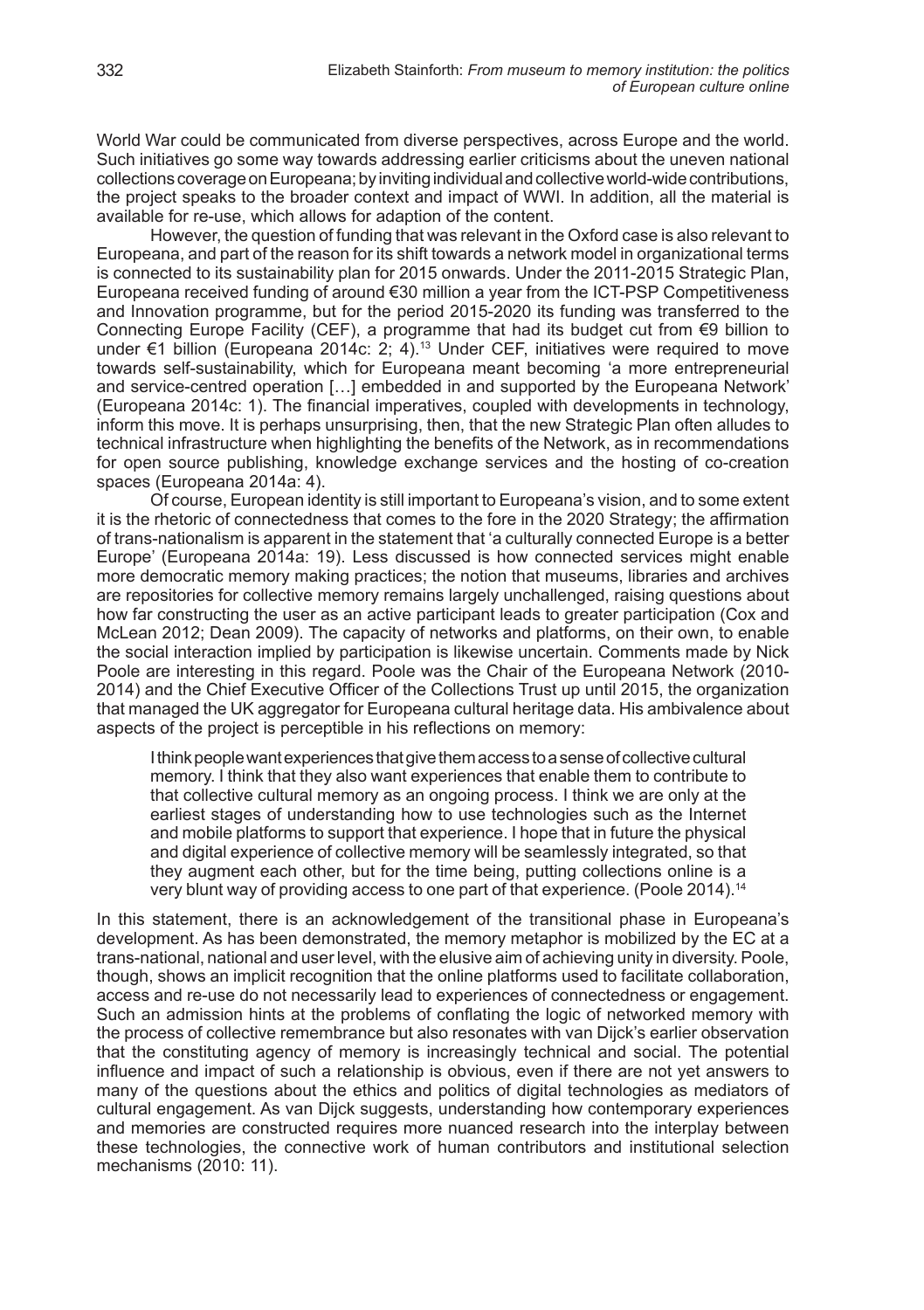# **Conclusion**

In her anthropological study *Memorylands: Heritage and Identity in Europe Today*, Macdonald calls attention to the importance of research into memory practices in specific locales, including European institutions, to address the continual re-imagining of histories, nations, and cultures (2013: 34). She cautions:

So much policy and practice hinge on assumptions about matters such as that 'memory' will be materialised in certain ways, that 'communities' will typically have a discrete and distinctive body of heritage that they will want to maintain and present, that certain events will be recalled, perhaps even in similar ways, across Europe and that 'shared' heritage will necessarily bind people together (2013: 226).

My argument here has attempted to interrogate these assumptions from the perspective of the memory institution and its use within a policy framework relating to digitization. Rather than focusing on the narratives and representations of the heritage space itself, I examined a wider discursive and material space, across which museums, libraries and archives come into contact with one another. Narratives and representations are still important, as they express themselves in this relational structure, particularly with regard to memory. The EC's drive to establish a broader memorial culture across nations offers one such articulation, revealing the interests of a geo-political entity aspiring toward a supranational, trans-national identity. Digital memory is another, finding form in both virtual systems of networked communications and as a means of accumulating, storing and retrieving information. These modes of memory have quite different proclivities: where one is defined by unity and discrete cultural entities, the other has a distributive, cumulative future-oriented drive, which throws up difficulties when they are combined, both in theory and practice. Analysis of the EC's policy exposed a range of related issues, showing how networked cultural resources and memory institutions operate within a broader agenda of trans-national integration. The Europeana case study has provided an opening for exploring these issues and thinking through the implications for practices associated with media-memory cultures in Europe.

Received 11 August 2015 Finally Approved 10 June 2016

## **Notes**

- <sup>1</sup> National Archives UK (2015) 'Leading Archives', http://www.nationalarchives.gov.uk/ archives-sector/leading-archives.htm
- <sup>2</sup> National Archives of Australia (2015) 'About Us', http://www.naa.gov.au/about-us/
- <sup>3</sup> Europeana (2011) 'Strategic Plan 2011-2015', Brussels, http://www.pro. europeana.eu/c/document\_library/get\_file?uuid=c4f19464-7504-44db-ac1e-3ddb78c922d7&groupId=10602
- <sup>4</sup> European Commission (2002a) 'A Community of Cultures: The European Union and the Arts', Directorate-General for Press and Communication, Brussels, www.programculture. cz/res/data/002/000251.pdf
- <sup>5</sup> European Commission (2002b) 'Technological Landscapes for Tomorrow's Cultural economy: Unlocking the Value of Cultural Heritage', DigiCULT Report, Luxembourg: Official Publications of European Communities, http://www.digicult.info/pages/report.php
- <sup>6</sup> Béquet, G. (2009) 'Digital Library as a Controversy: Gallica vs Google'. 9th Conference Libraries in the Digital Age, Dubrovnik, Croatia, https://halshs.archives-ouvertes.fr/hal-00718385/document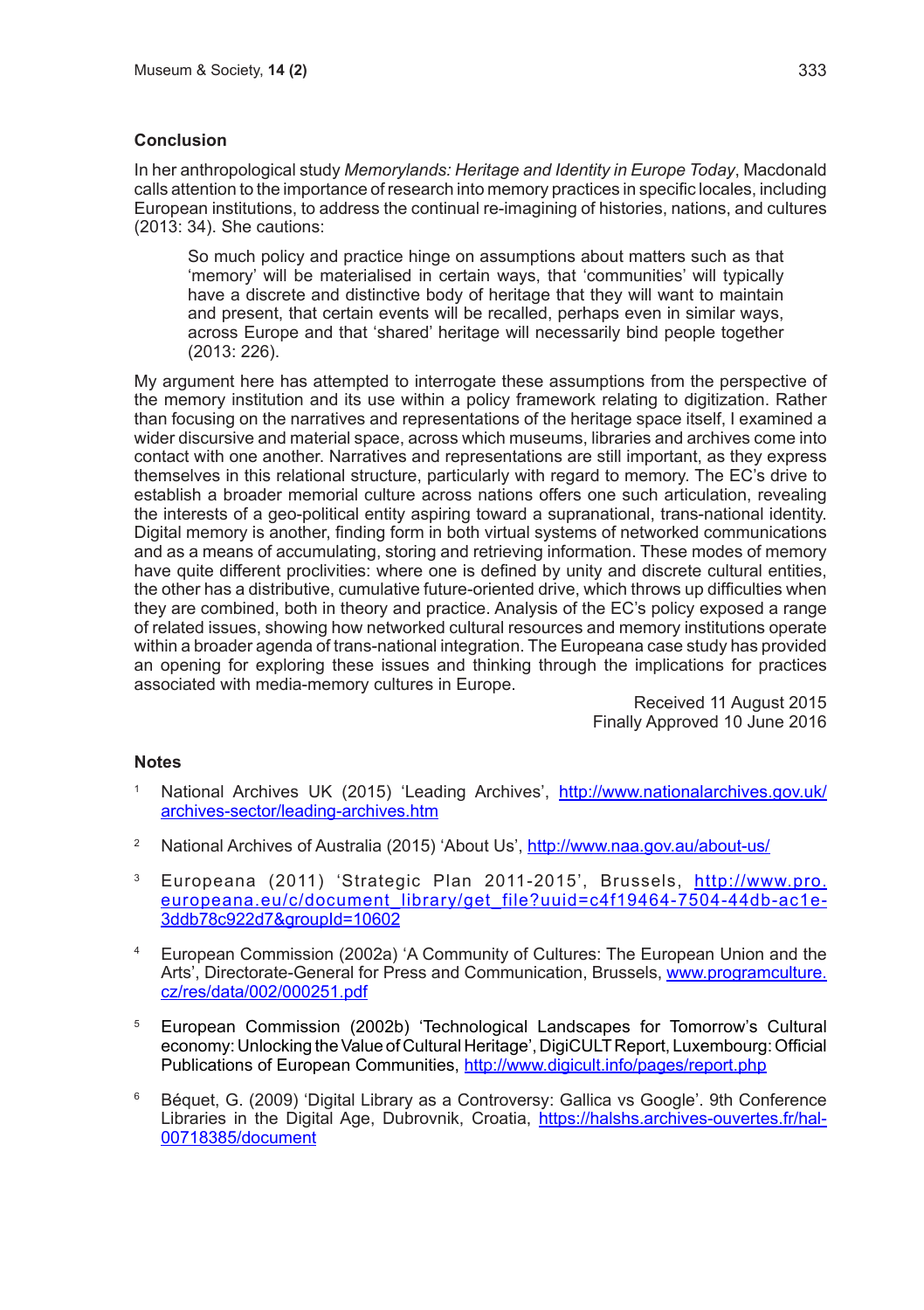- <sup>7</sup> European Commission (2005) Scanned copy of letter by Jacques Chirac and Gerhard Schröder to José Manuel Barroso, 28 April 2005, http://ec.europa.eu/information\_society/ activities/digital\_libraries/doc/letter\_1/index\_en.htm
- <sup>8</sup> Europa (2005) 'Commission Unveils Plans for European Digital Libraries', http://europa. eu/rapid/press-release\_IP-05-1202\_en.htm?locale=en
- 9 Europeana (2014a) 'Europeana Strategy 2015-2020', Brussels, http://pro.europeana.eu/ files/Europeana\_Professional/Publications/Europeana%20Strategy%202020.pdf
- <sup>10</sup> Europeana (2014b) 'Business Plan', http://pro.europeana.eu/files/Europeana\_Professional/ Publications/Europeana%20Business%20Plan%202014.pdf
- <sup>11</sup> EuropeanaLocal (2016) 'Europeana', http://www.europeanalocal.eu/eng/Europeana
- <sup>12</sup> RunCoCo website (2015) 'Projects and Case Studies', http://projects.oucs.ox.ac.uk/runcoco/ casestudies/index.html
- <sup>13</sup> Europeana (2014c) 'Europeana Strategy 2020, Network & Sustainability (draft)', http://pro. europeana.eu/files/Europeana\_Professional/Publications/Europeana%20Strategy%20 Network%20Sustainability.pdf
- <sup>14</sup> Poole, N. (2014) Unpublished interview with the author.

# **References**

- Abélès, M. (2004) 'Identity and Borders: An Anthropological Approach to EU Institutions', *Twenty-First Century Papers: On-Line Working Papers from the The Center for 21st Century Studies*, Number 4, 1-26, https://www4.uwm.edu/c21/pdfs/workingpapers/ abeles.pdf
- Assmann, Jan. (2010) 'Communicative and Cultural Memory' in A. Erll, A. Nünning, S. B. Young (eds.) *A Companion to Cultural Memory Studies*, 109-118, New York: De Gruyter.
- Bowker, G. C. (2005) *Memory Practices in the Sciences*, London: MIT Press.
- Buckland, Michael (2012) 'What Kind of Science Can Information Science Be?', *Journal of the American Society for Information Science and Technology*, 63 (1) 1-7.
- Collins, R. (1995) 'Reflections Across the Atlantic: Contrasts and Complementarities in Broadcasting Policy in Canada and the European Community in the 1990s', *Canadian Journal of Communication*, 20 (4) 483-504.
- Confino, A. (1997) 'Collective Memory and Cultural History: Problems of Method', *The American Historical Review*, 102 (5) 1386-1403.
- Cox, G. and McLean A. (2012) *Speaking Code: Coding as Aesthetic and Political Expression*, Cambridge, MA: MIT Press.
- Dalbello, M. (2004) 'Institutional Shaping of Cultural Memory: Digital Library as Environment for Textual Transmission', *Library Quarterly*, 74 (3) 265-298.
- Dalbello, M. (2008) 'Cultural Dimensions of Digital Library Development, Part I: Theory and Methodological Framework for a Comparative Study of the Cultures of Innovation in Five European National Libraries', *Library Quarterly*, 78 (4) 355-395.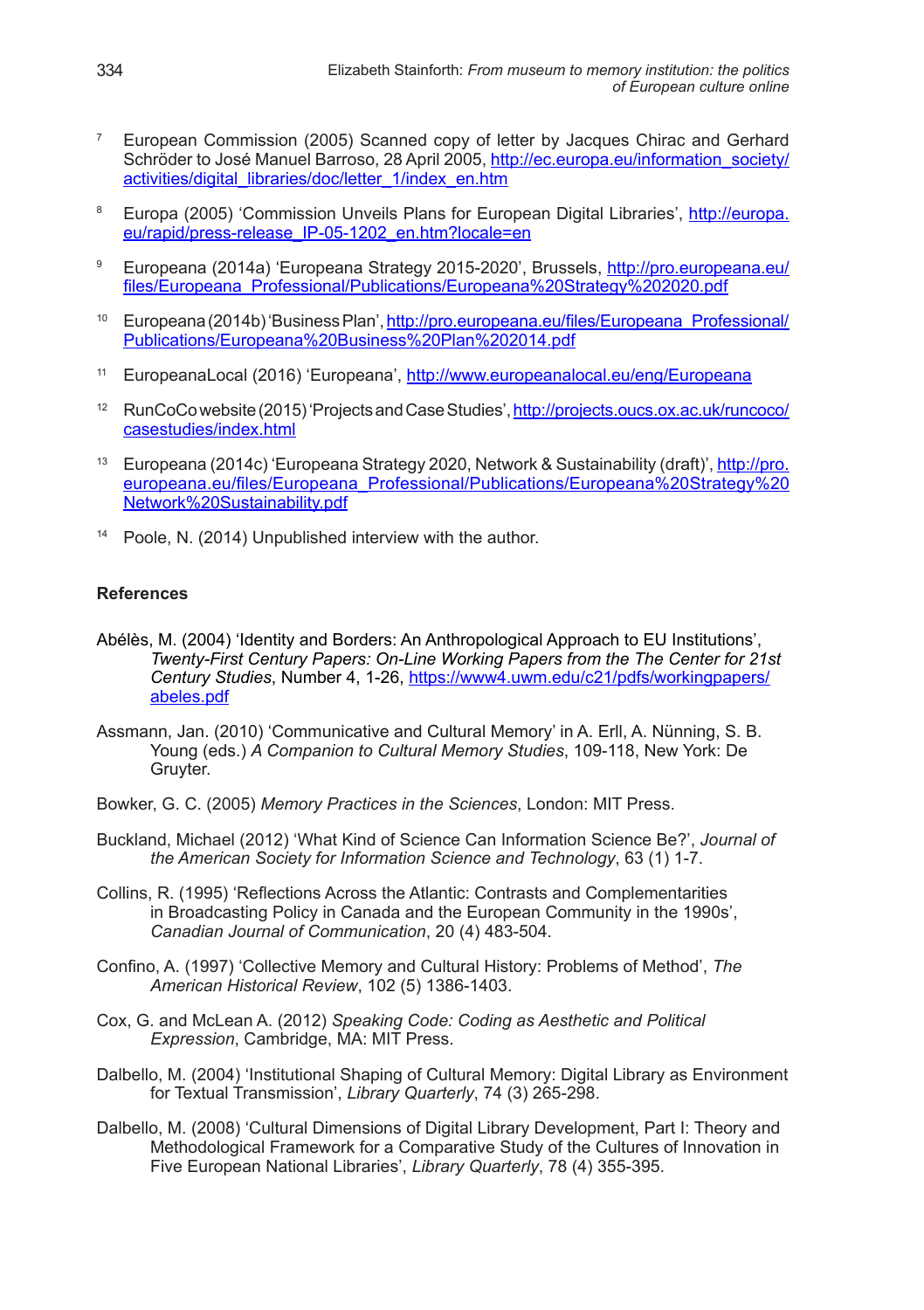- Dean, J (2009) *Democracy and Other Neoliberal Fantasies: Communicative Capitalism and Left Politics*, Durham, NC: Duke University Press.
- Dempsey, L. (2006) 'The (Digital) Library Environment: Ten Years After', *Ariadne*, 46, http:// www.ariadne.ac.uk/issue46/dempsey/
- Ernst, W. (2004) 'The Archive as Metaphor: From Archival Space to Archival Time', *Open*, 7, 46-53.
- Erway, R. (2009) 'A View on Europeana from the US Perspective', *Liber Quarterly*, 19 (2) 103-121.
- Frow, J. (2007) 'Toute la Mémoire du Monde: Repetition and Forgetting' in M. Rossington and A. Whitehead (eds.) *Theories of Memory: A Reader*, 150-156, Edinburgh: Edinburgh University Press.
- Gable E. and Handler R. (2011) 'Forget Culture, Remember Memory?' in M. Williamson Huber (ed.) *Museums and Memory*, 23-44, Knoxville, Tenn: Newfound Press, University of Tennessee Libraries.
- Halbwachs, Maurice, 'The Collective Memory' in M. Rossington and A. Whitehead (eds.) *Theories of Memory: A Reader*, 139-143, Edinburgh: Edinburgh University Press.
- Hall, S. (2003) '''In but not of Europe': Europe and its Myths' in L. Passerini (ed.) *Figures d'Europe: Images and Myths of Europe*, 35-46, Brussels: Peter Lang.
- Hobsbawm, E. and Ranger, T. (1992) *The Invention of Tradition*, Cambridge: Cambridge University Press.
- Hutton, P. H. (1993) *History as an Art of Memory*, Hanover: University Press of New England.
- Huyssen, A. (1995) *Twilight Memories: Marking Time in a Culture of Amnesia*, New York: Routledge.
- Kansteiner, W. (2002) 'Meaning in Memory: A Methodological Critique of Collective Memory Studies', *History and Theory*, 41 (2) 179-197.
- Klein, K. (2000), 'On the Emergence of *Memory* in Historical Discourse', *Representations*, 69, Special Issue: Grounds for Remembering, 127-150.
- Knell, S. J. (2003) 'The Shape of Things to Come: Museums in the Technological Landscape', *Museum and Society*, 1 (3) 132-146.
- Macdonald, S. (2013) *Memorylands: Heritage and Identity in Europe Today*, London: Routledge.
- Marton A. (2011) *Forgotten as Data Remembered through Information. Social Memory Institutions in the Digital Age: The Case of the Europeana Initiative*, PhD thesis, The London School of Economics and Political Science.
- McDonald, M. (1996) '"Unity in Diversity". Some Tensions in the Construction of Europe', *Social Anthropology*, 4, 47–60.
- Manžuch, Z. (2009) 'Archives, Libraries and Museums as Communicators of Memory in the European Union Projects', *Information Research*, 14 (2), http://www.informationr.net/ ir/14-2/paper400.html#grah-2004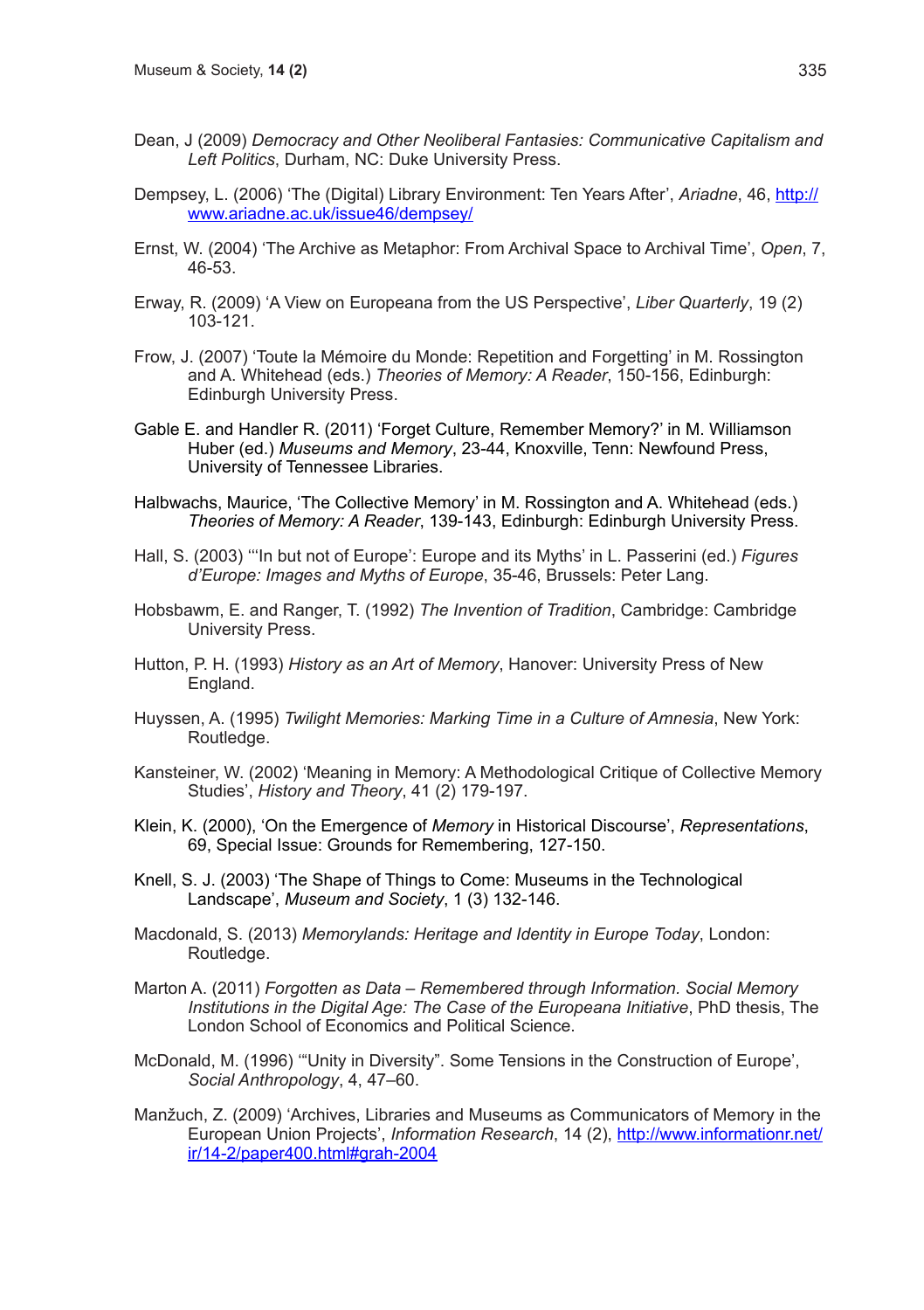- Mulrenin, M. (2004) 'DigiCULT: Unlocking the Value of Europe's Cultural Heritage Sector' in J. Hemsley, V. Cappellini & G. Stanke (eds.) *Digital Applications for Cultural and Heritage Institutions: Selected Papers from the EVA Conferences*, 17-25, Aldershot: Ashgate Publishing.
- Nora, P. (1989) 'Between Memory and History: Les Lieux de Mémoire', *Representations*, 26, Special Issue: Memory and Counter-Memory, 7-24.
- Olick, J. K. (2010) 'From Collective Memory to the Sociology of Mnemonic Practices and Products' in A. Erll, A. Nünning, S. B. Young (eds.) *A Companion to Cultural Memory Studies*, 151-162, New York: De Gruyter.
- Parry, R. (2005) 'Digital Heritage and the Rise of Theory in Museum Computing', *Museum Management and Curatorship*, 20 (4) 333-348.
- Passerini, L. (ed.) (1998) *The Question of European Identity: A Cultural Historical Approach*, Florence: European Historical Institute.
- Purday, J. (2009) 'Think Culture: Europeana.eu from Concept to Construction', *Bibliothek: Forschung und Praxis*, 33 (2) 170-180.
- Reading, A. (2012) 'Globital Time: Time in the Digital Globalised Age' in E. Keightley (ed.) *Time, Media and Modernity*, 143-161, New York: Palgrave Macmillan, 2012.
- Rigney, A. (2005) 'Plenitude, Scarcity and the Circulation of Cultural Memory', *Journal of European Studies*, 35 (1) 11-28.
- Sarikakis, K (2007) 'Mediating Social Cohesion: Media and Cultural Policy in the European Union and Canada' *European Studies*, 24, 65-90.
- Shore, C. (2001) 'European Union and the Politics of Culture', Paper no: 43. The Bruges Group, London.
- Shore, C. (2006) ''In uno plures' (?) EU Cultural Policy and the Governance of Europe', *Cultural Analysis*, 5, 7-26.
- Smith, B. (1996) 'The European Union and Serials Publishing: Impact and Influence', *Serials*, 9 (3) 251-268.
- Smith, B. (2002) 'Digital Heritage and Cultural Content in Europe', *Museum International*, Heritage Issues in the Information Society [2], 54 (4) 41-51.
- Smith, L. (2006) *Uses of Heritage*, London: Routledge.
- Terdiman, R. (1993) *Present Past: Modernity and the Memory Crisis*, New York: Cornell University Press.
- Tretter, E. (2011) 'The 'Value' of Europe: The Political Economy of Culture in the European Community', *Geopolitics*, 16 (4) 926-948.
- van der Leeuw-Roord, J. (2000) 'Working with History Developing European Consciousness' in S. Macdonald (ed.) *Approaches to European Historical Consciousness – Reflections and Provocations*, 114-124, Hamburg: Körber-Stiftung.
- van Dijck, J. (2010) 'Flickr and the Culture of Connectivity: Sharing Views, Experiences, Memories', *Memory Studies*, 10, 1-15.

Wood, N. (1999) *Vectors of Memory: Legacies of Trauma in Postwar Europe*, Oxford: Berg.